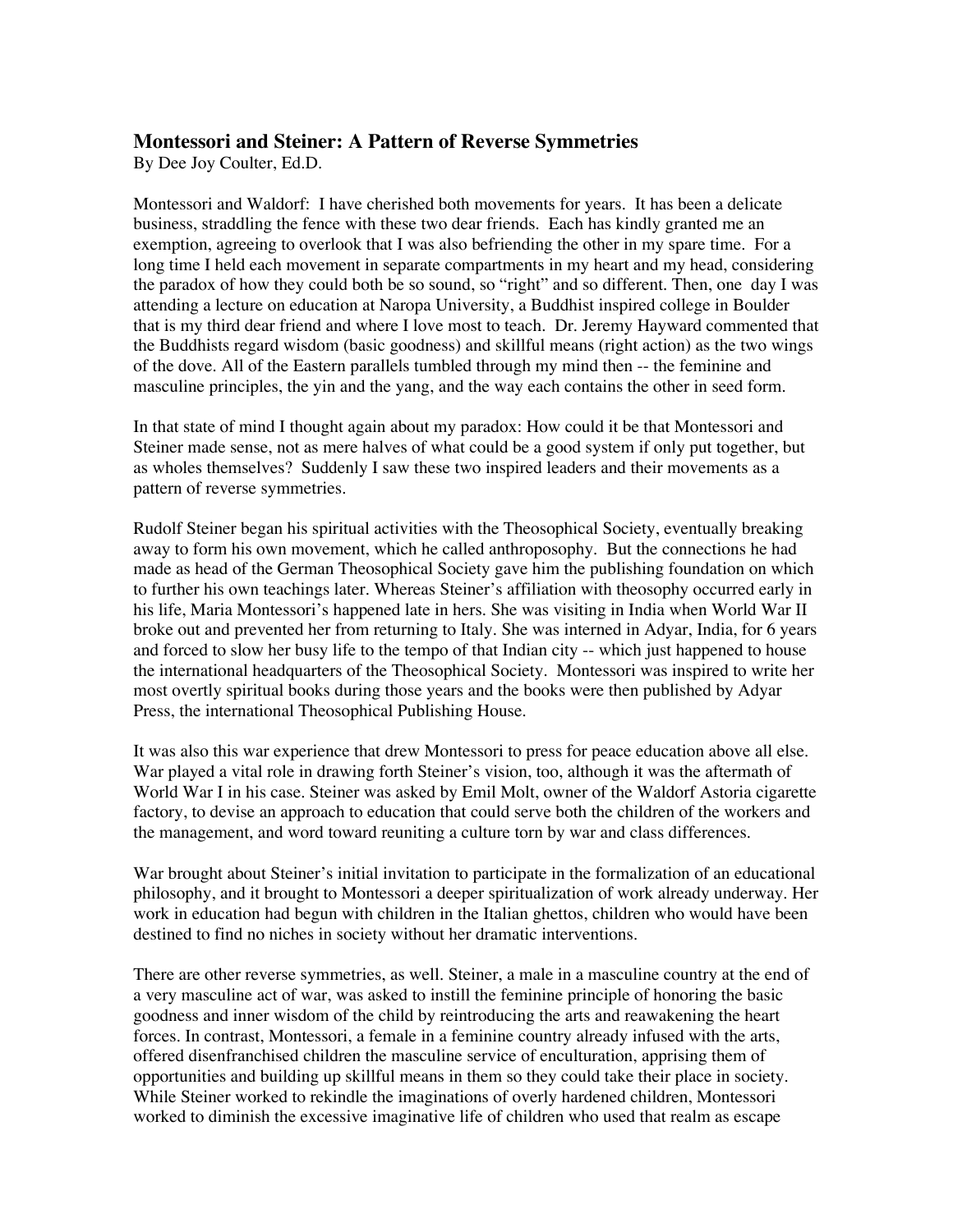from a reality they couldn't grasp. She strove to "normalize" them, to bring their practical activities and their imaginations into proper balance.

## **Symmetries in Curriculum**

Many curricular elements of the two approaches have the same reasonable oppositions, as well. Montessori would first introduce the manifested forms of the greatest mathematicians to the children -- Platonic solids, Pythagorean geometric forms -- and later introduce biographies and the ideas behind the forms. Steiner would ask his teachers to introduce the wonder of sacred number principles, the biographies of the mathematicians, and the spiritual quests of their day before introducing the forms. Waldorf education reintroduces the questions so that the child can personally generate the spiritual quests that led to the answers, and then shows them what the culture has developed. Montessori education invites the child to reverence the answers first, the wonders of human cultural deeds, and then to progress to the seed elements of the finest of our manifested works.

Montessori would have the children discover geographical spaces and their spatial relationships early, to see how geography reveals our cultural interconnectedness. It is not uncommon for Montessori children in the early grades to raise money to preserve Brazilian rain forests, for example. Steiner, on the other hand, would start with the local environment and gradually work outward in spiral to reach astronomy by grade 12, but he would reverse the spiral for history. In history, the child would begin with fairy tales, legends, and myths, then work on through Biblical and ancient recorded history to current events in grade 12. Steiner would pace this historical journey to match the unfolding consciousness of the developing child. The Golden Age of Greece, for example, would be addressed during Grade 5, when children are their most sensitive about fairness, and newly able to become a democratic society themselves.

Montessori teachers [interviewed in a prior issue of the journal] spoke more of materials, environment, structure, building, play exercise, concepts, specificity, order, and practicality. These words are used to describe our formed world, and to construct our world. Waldorf teachers [interviewed in that same journal issue] spoke of delicate processes, essence, aspects, rhythm, feeling elements, context, imagination, and beauty. These words are used to describe our inner life and the artistic nuances of the world as it is. However, each movement is more than a polarity, for each holds the other at its core. Montessori offers the enculturating gesture with the ultimate hope that children so nourished will then go forth able to bring about peace in the world. This is a very feminine goal, calling for inner transformations. Steiner proposed his inner approach with the ultimate hope that the children so nourished would then go forth in freedom to contribute to the further development of the culture. In recent history, this has been largely a masculine activity.

Both of these paths are brilliant, full of compassion, and honoring of the child. And each path has the same obligation that faces every individual in these times. We can no longer afford, nor accept, a gender-based constraint on our ways of service; we must work to bring ourselves into balance in life. Both of these paths are at their best when their practitioners strive to explore the seed qualities within their movement. Montessori spoke eloquently of the spiritual embryo of the child and the spiritual preparation of the teacher. Those teachers would do well to study her later works and include within the clear forms a bit more of the mystery that Maria Montessori also says is important. Conversely, Steiner sought teachers who had rich practical life experiences, to model for children ways to be in the world. Those teachers would do well to step out into the world more often -- to see what other schools are doing, what children in other settings are like,